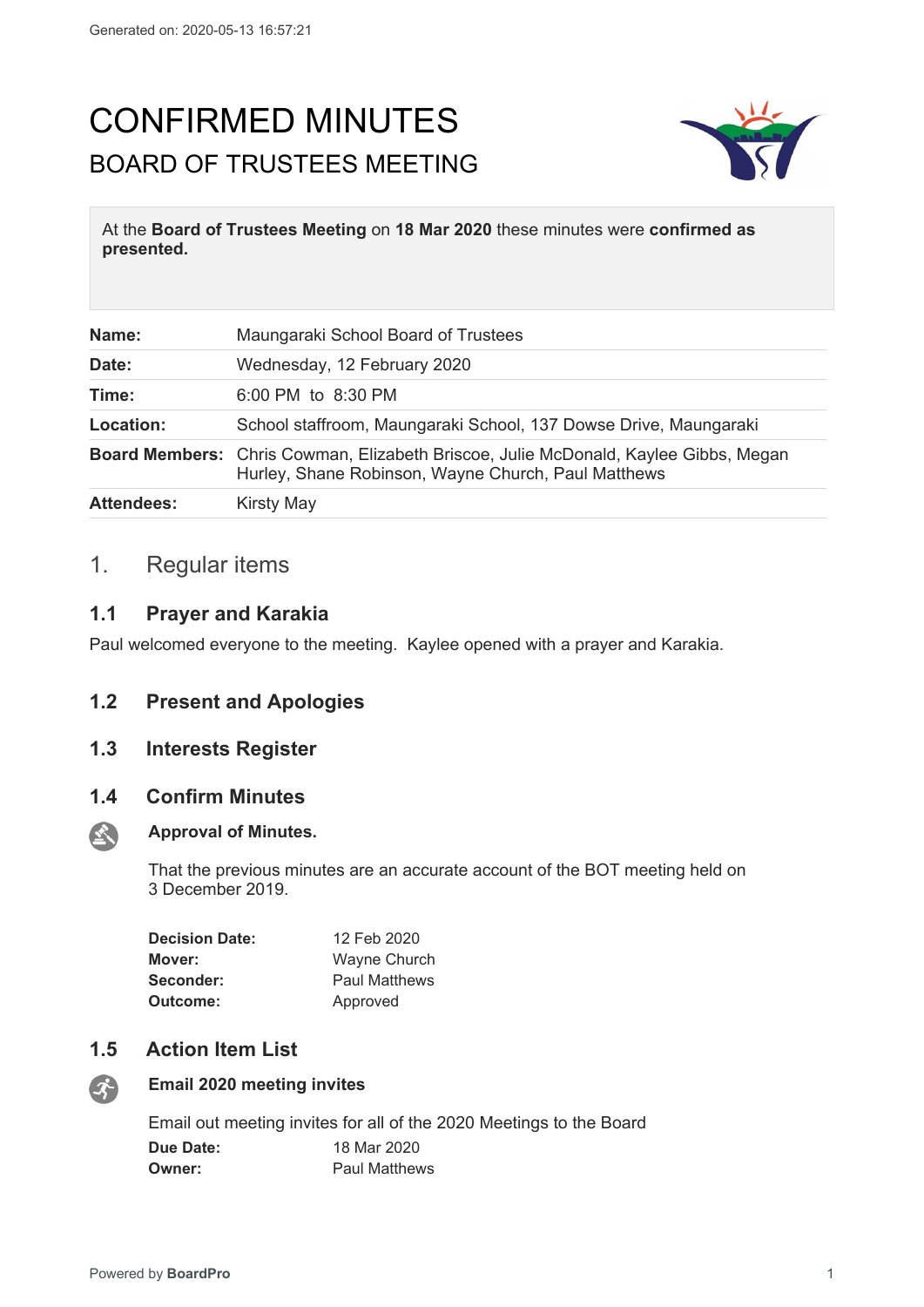

#### **Talk to Cam from TrailPro re: bike track**

To speak to Cam from TrailPro about ways we can link the lower field bike track with the upper school and get some costs.

| Due Date: | 18 Mar 2020           |
|-----------|-----------------------|
| Owner:    | <b>Shane Robinson</b> |



#### **Set up meetings with Megan to work on Strategic Aims**

Set up meetings with Megan to work on Strategic Aims **Due Date:** 18 Mar 2020 **Owner:** Shane Robinson



#### **Draft a plan on Policies that need reviewing**

Draft a plan on Policies that need reviewing **Due Date:** 18 Mar 2020 **Owner:** Wayne Church

- **1.6 Grant applications**
- **1.7 Principal's Report**
- **1.8 Finance Report**
- **1.9 Property Update**
- 2. Strategic Discussion/Decision
- 3. External Updates
- **3.1 Home & School Update**
- **3.2 MCA Update**
- 4. Public Excluded / In Committee
- 5. Close Meeting

## **5.1 Close the meeting**

**Next meeting:** Board of Trustees Meeting - 18 Mar 2020, 6:00 PM

Next meeting: 6pm, Weds 20 May 2020

Signature: **Constanting Signature: Date:**